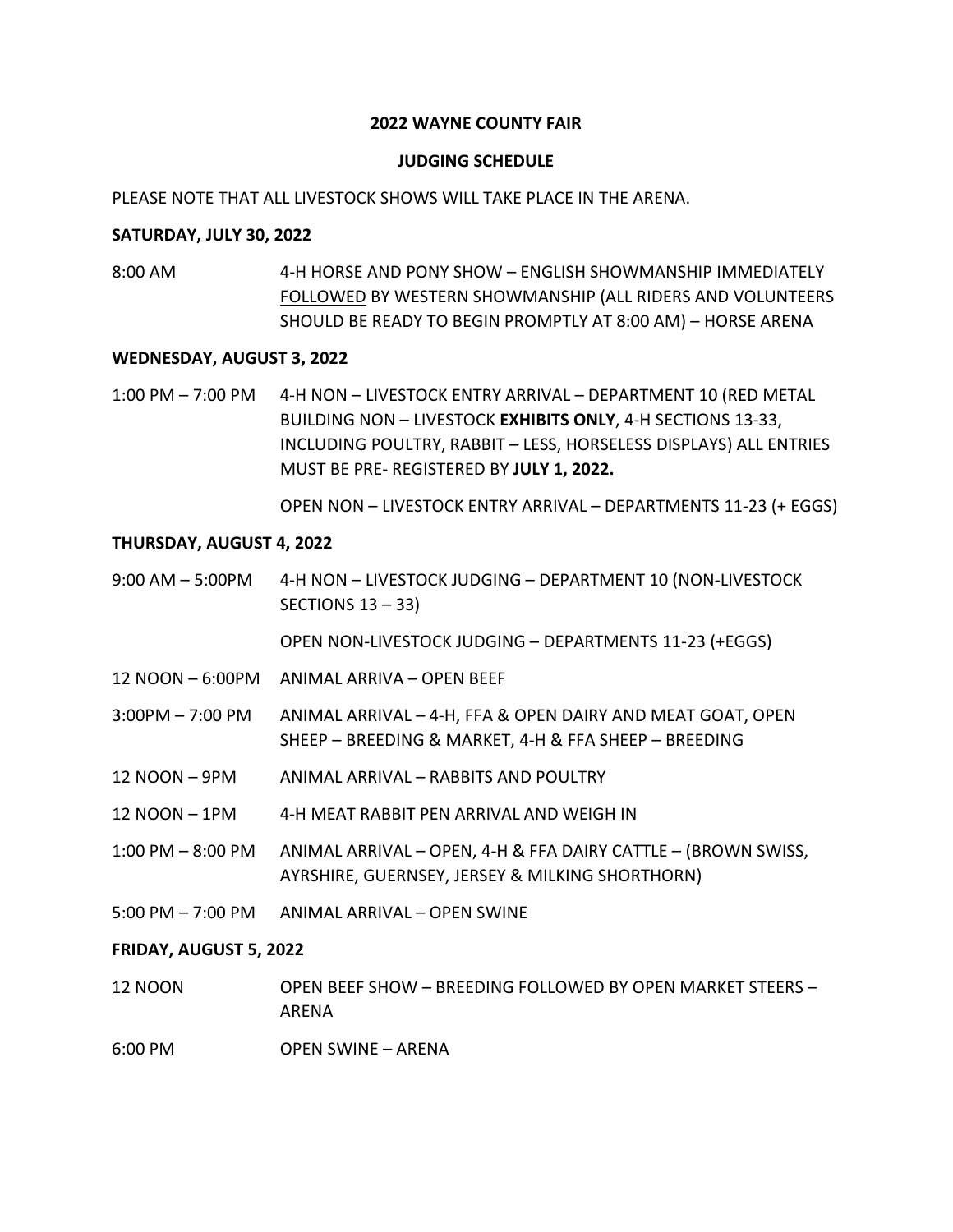### **SATURDAY, AUGUST 6, 2022**

8:00 AM JUDGING – 4-H & OPEN RABBITS – POULTRY/RABBIT BARN

9:30 AM 4-H & FFA DAIRY SHOW- SHOWMANSHIP – PROTEIN BREEDS – ARENA IMMEDIATELY FOLLOWED BY 4-H, FFA, & OPEN TYPE SHOW) SHOW ORDER – BROWN SWISS, AYRSHIRE, GUERNSEY, JERSEY & MILKING SHORTHORN)

# **SUNDAY, AUGUST 7, 2022**

|          | 6:00 AM - 8:00 AM RELEASE TIME - OPEN SWINE                                                                                       |
|----------|-----------------------------------------------------------------------------------------------------------------------------------|
| 8:00 AM  | JUDGING 4-H & OPEN POULTRY - ARENA                                                                                                |
| 11:00 AM | <b>OPEN MARKET MEAT GOAT SHOW - ARENA</b>                                                                                         |
| 1:00 PM  | OPEN, 4-H & FFA BREEDING SHEEP SHOW FOLLOWED BY OPEN MARKET<br>LAMBS SHOW - ARENA                                                 |
| 3:00 PM  | 4-H, FFA & OPEN DAIRY GOAT SHOW - 4-H & FFA SHOWMANSHIP<br>IMMEDIATELY FOLLOWED BY THE 4-H, FFA & OPEN DAIRY GOAT SHOW -<br>ARENA |
| 9:00 PM  | RELEASE TIME - OPEN DAIRY CATTLE                                                                                                  |
| 9:30 PM  | RELEASE TIME - OPEN BEEF CATTLE                                                                                                   |
|          |                                                                                                                                   |

#### **MONDAY, AUGUST 8, 2022**

3:00 AM – 8:00 AM ARRIVAL TIME – 4-H & FFA MARKET SWINE

9:00 AM REMOVAL DEADLINE – ALL DAIRY GOATS, ALL OPEN, 4-H & FFA BREEDING SHEEP (EXCEPT THOSE BEING USED IN 4-H & FFA SHOWMANSHIP CLASSES), ALL OPEN BEEF AND DAIRY CATTLE.

- 9:00 AM 2:00 PM ARRIVAL TIME ALL 4-H & FFA BEEF (BREEDING, FEEDERS AND MARKET)
- 3:00 PM 7:00 PM ARRIVAL TIME 4-H & FFA MARKET LAMBS AND 4-H & FFA MARKET **GOATS**
- 1:00 PM 8:00 PM ARRIVAL TIME 4-H, FFA, AND OPEN DAIRY RED & WHITE HOLSTEINS, AND BLACK AND WHITE HOLSTEINS

# **TUESDAY, AUGUST 9, 2022**

# 9:00 AM 4-H & FFA SWINE MARKET AND SHOWMANSHIP COMBINED – ARENA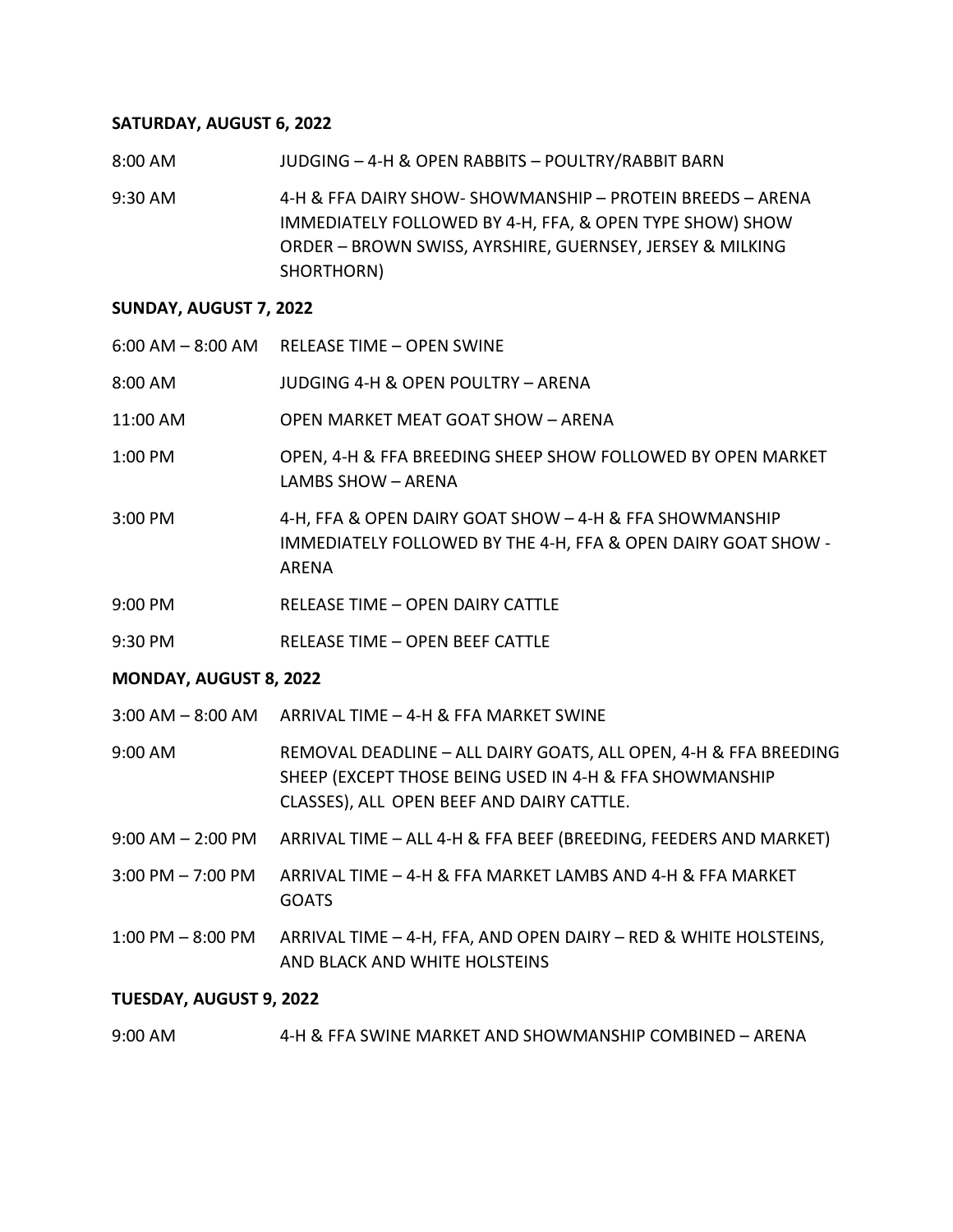## **WEDNESDAY, AUGUST 10, 2022**

9:00 AM 4-H & FFA HOMEBRED SHOW – ALL SPECIES – SHOW ORDER: HOGS, SHEEP, GOATS, BEEF 2:00 PM 4-H & FFA SHEEP SHOW (SHOWMANSHIP IMMEDIATELY FOLLOWED BY 4-H & FFA MARKET LAMBS) – ARENA TBD *FOLLOWING THE CONCLUSION OF THE 4-H & FFA SHEEP SHOW*  4-H & FFA GOAT SHOW (SHOWMANSHIP IMMEDIATELY FOLLOWED BY 4-H & FFA MARKET GOATS) – ARENA

#### **THURSDAY, AUGUST 11, 2022**

- 8:30 AM 4-H & FFA DAIRY SHOWMANSHIP IMMEDIATELY FOLLOWED BY 4-H, FFA AND OPEN TYPE SHOW (RED & WHITE THEN BLACK & WHITE HOLSTEINS) - ARENA
- TBD *30 MINUTES FOLLOWING THE CONCLUSION OF THE DAIRY SHOW* 4-H & FFA BEEF SHOWMANSHIP IMMEDIATELY FOLLWED BY 4-H & FFA BEEF BREEDING, 4-H & FFA FEEDER CALVES, 4-H & FFA MARKET STEERS - ARENA
- 8:30 PM OR PRIOR RELEASE TIME FOR MARKET ANIMALS THAT DID NOT MAKE WEIGHT **THE INSTITUTE OF A SET OF A SET OF A SET OF A SET OF A SET OF A SET OF A SET OF A SET OF A SET OF A SET OF A SET OF A SET OF A SET OF A SET OF A SET OF A SET OF A SET OF A SET OF A SET OF A SET OF A SET OF A SET OF** FRIDAY

# **FRIDAY, AUGUST 12, 2022**

- 10:00 AM 5:00 PM 4-H FUN DAY TENTATIVE ACTIVITIES INCLUDE 4-H GAMES, SCAVENGER HUNT, RABBIT DEMONSTRATION, MULTIPLE SPECIES SHOWMANSHIP WORKSHOPS, THE ULTIMATE SHOWMANSHIP CONTEST (COMPETITION BETWEEN THE CHAMPIONS OF EACH SPECIES). – ARENA
- 7:00 PM RELEASE TIME DAIRY HOLSTEIN CATTLE
- 8:00 PM RELEASE TIME 4-H & FFA BREEDING SHEEP AND GOATS
- 8:45PM RELEASE TIME 4-H & FFA BREEDING SHEEP AND GOATS

#### **SATURDAY, AUGUST 13, 2022**

10:00 AM 4-H & FFA LIVESTOCK SALE – ARENA & LARGE DAIRY BARN (TWO 4-H & FFA LIVESTOCK SALES WILL BE CONDUCTED AT THE SAME TIME AT TWO LOCATIONS)

8:00 PM – 11:00 PM LIVESTOCK RELEASED